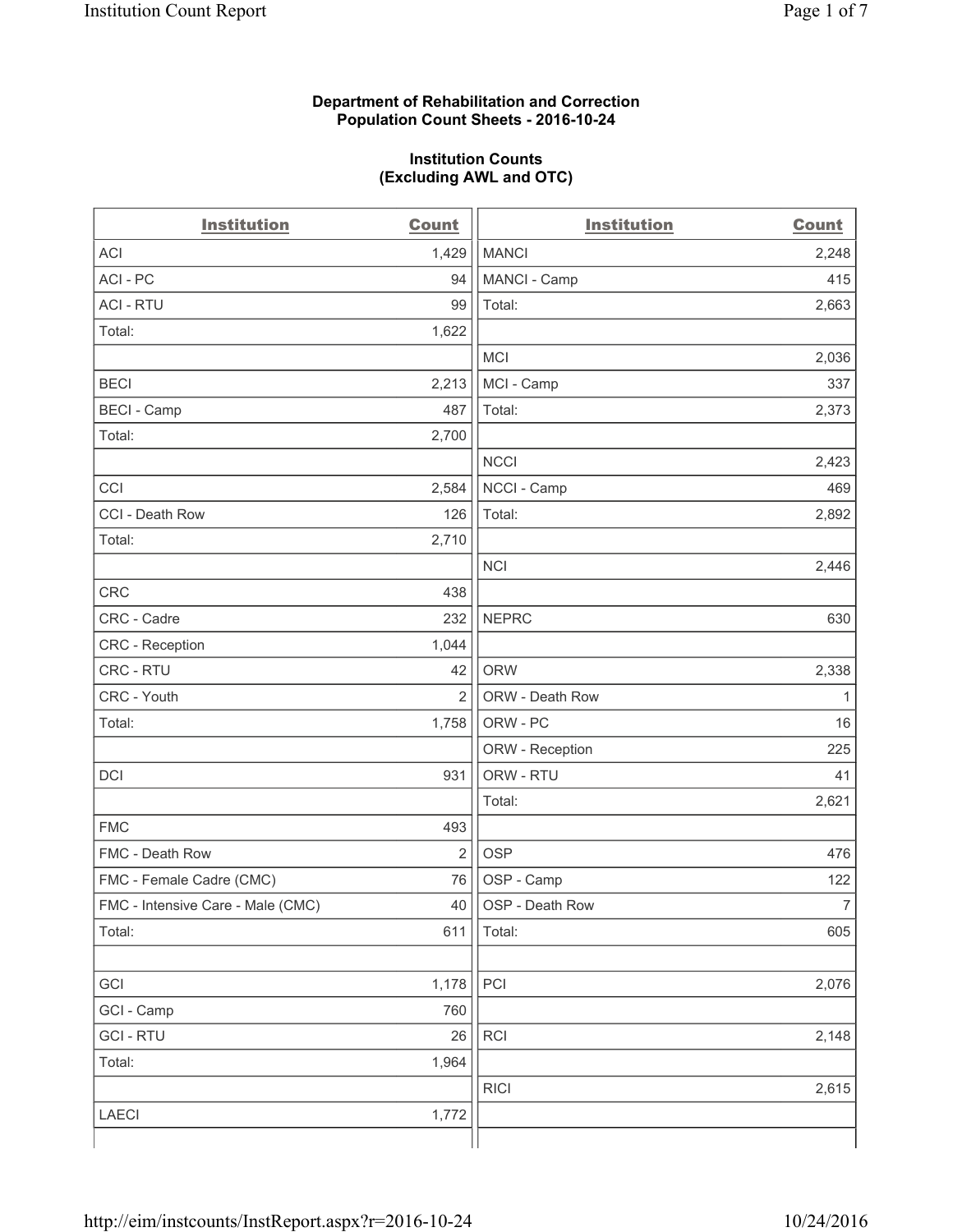|                          |       | SCI              |                          | 2,018  |
|--------------------------|-------|------------------|--------------------------|--------|
| <b>LECI</b>              | 2,087 |                  |                          |        |
| LECI - Camp              | 187   | SOCF             |                          | 1,162  |
| Total:                   | 2,274 | SOCF - RTU       |                          | 53     |
|                          |       | Total:           |                          | 1,215  |
| LOCI                     | 2,263 |                  |                          |        |
|                          |       | <b>TCI</b>       |                          | 1,107  |
| LORCI                    | 266   | TCI - Camp       |                          | 445    |
| LORCI - Cadre            | 162   | Total:           |                          | 1,552  |
| <b>LORCI - Reception</b> | 1,242 |                  |                          |        |
| Total:                   | 1,670 | <b>TOCI</b>      |                          | 1,089  |
|                          |       | <b>TOCI - PC</b> |                          | 96     |
| <b>MACI</b>              | 999   | Total:           |                          | 1,185  |
| MACI - Minimum           | 1,286 |                  |                          |        |
| Total:                   | 2,285 | <b>WCI</b>       |                          | 1,158  |
|                          |       | <b>WCI-RTU</b>   |                          | 90     |
|                          |       | Total:           |                          | 1,248  |
|                          |       |                  |                          |        |
|                          |       |                  | <b>Total Population:</b> | 50,847 |

\* The Total Population includes 30 Offenders with Reason Codes 30 & 31. \*\* The Total Population includes 35 Offenders with Reason Code 0A.

# **Male Population by Security Level (Include AWL and Exclude OTC)**

| <b>Security Level</b>  |                   | <b>Body</b> | <b>AWL</b> | $(-OTC)$ | <b>Total</b> |
|------------------------|-------------------|-------------|------------|----------|--------------|
| Total Level 5          |                   | 106         |            |          | 106          |
| <b>Total Level 4</b>   |                   | 1,924       | 26         | 19       | 1,931        |
| Total Level 3          |                   | 12,099      | 181        | 147      | 12,133       |
| Total Level 2          |                   | 16,551      | 254        | 178      | 16,627       |
| Total Level 1          |                   | 15,682      | 172        | 79       | 15,775       |
| <b>Total Death Row</b> |                   | 136         |            | 0        | 137          |
|                        | <b>Total Male</b> | 46,498      | 635        | 424      | 46,709       |

### **Female Population by Institution (Include AWL and Exclude OTC)**

| <b>Institution</b>       | <b>Body</b> | <b>AWL</b> | $(-OTC)$ | <u>Total</u> |
|--------------------------|-------------|------------|----------|--------------|
| <b>DCI</b>               | 931         | 14         | 12       | 933          |
| <b>FMC</b>               | 22          |            |          | 22           |
| FMC - Female Cadre (CMC) | 76          |            | ◠        | 76           |
| <b>NEPRC</b>             | 629         | 18         | 8        | 639          |
| <b>ORW</b>               | 2,338       | 53         | 32       | 2,359        |
|                          |             |            |          |              |

 $\overline{\phantom{a}}$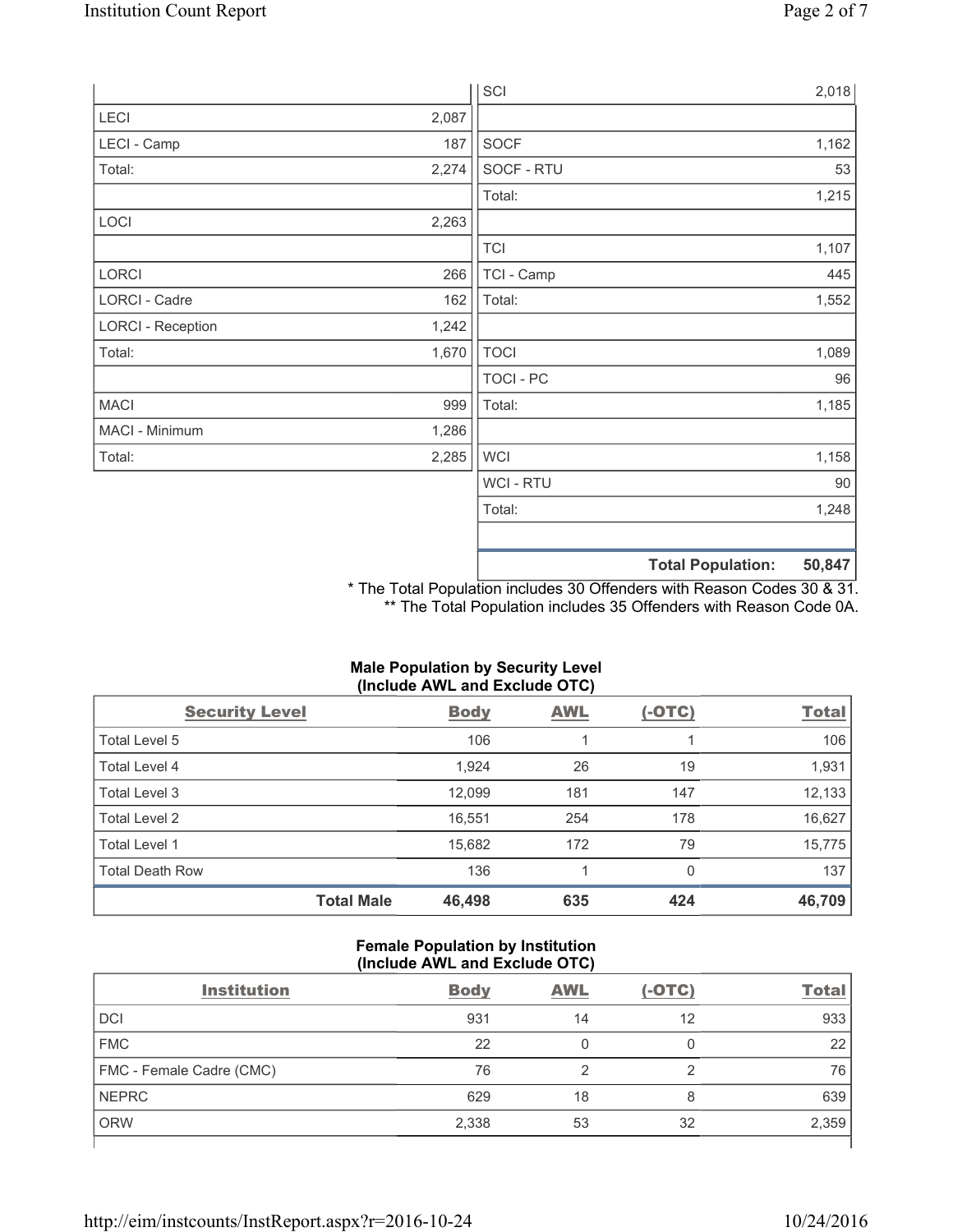| <b>ORW</b> - Death Row |                          |        | 0   |     |        |
|------------------------|--------------------------|--------|-----|-----|--------|
| ORW - PC               |                          | 16     | 0   |     | 16     |
| ORW - Reception        |                          | 225    | 2   |     | 227    |
| ORW - RTU              |                          | 41     |     |     | 41     |
|                        | <b>Total Female</b>      | 4,279  | 89  | 54  | 4,314  |
|                        |                          |        |     |     |        |
|                        | <b>Total Population:</b> | 50,777 | 724 | 478 | 51,023 |

#### **Male Population by Institution: Security Level 5 (Include AWL and Exclude OTC)**

|                   | <b>Institution</b>   | <b>Body</b> | <b>AWL</b> | $(-OTC)$ | <b>Total</b> |
|-------------------|----------------------|-------------|------------|----------|--------------|
| <b>OSP</b>        |                      | 103         |            |          | 103          |
| <b>SOCF</b>       |                      |             |            |          |              |
| <b>SOCF - RTU</b> |                      |             |            |          |              |
|                   | <b>Total Level 5</b> | 106         |            |          | 106          |

# **Male Population by Institution: Security Level 4 (Include AWL and Exclude OTC)**

| <b>Institution</b>       | <b>Body</b>      | <b>AWL</b>          | $(-OTC)$            | <b>Total</b>              |
|--------------------------|------------------|---------------------|---------------------|---------------------------|
| <b>ACI</b>               | $\overline{2}$   | $\mathsf 0$         | $\mathsf{O}\xspace$ | $\sqrt{2}$                |
| CCI                      | $\overline{4}$   | $\mathbf 0$         | $\mathsf 0$         | $\overline{4}$            |
| <b>CRC</b>               | 10               | $\mathsf 0$         | $\mathsf 0$         | $10$                      |
| CRC - Reception          | $\overline{4}$   | $\mathsf{O}\xspace$ | $\mathsf 0$         | $\overline{4}$            |
| LECI                     | 14               | $\mathbf 0$         | $\mathsf 0$         | 14                        |
| LOCI                     | 3                | $\mathsf 0$         | $\mathsf{O}$        | $\ensuremath{\mathsf{3}}$ |
| LORCI                    | $\boldsymbol{9}$ | $\overline{2}$      | $\overline{2}$      | $\boldsymbol{9}$          |
| <b>LORCI - Reception</b> | $\sqrt{3}$       | $\mathbf 0$         | $\mathsf 0$         | $\ensuremath{\mathsf{3}}$ |
| <b>MACI</b>              | 1                | $\mathbf 0$         | $\mathsf{O}\xspace$ | $\mathbf{1}$              |
| <b>MANCI</b>             | 31               | $\mathsf{O}\xspace$ | $\mathsf{O}\xspace$ | 31                        |
| NCCI                     | 10               | $\mathsf{O}\xspace$ | $\mathsf 0$         | $10$                      |
| <b>NCI</b>               | $\overline{4}$   | $\mathbf 0$         | $\mathsf{O}\xspace$ | $\overline{4}$            |
| <b>OSP</b>               | 369              | $\,6\,$             | 6                   | 369                       |
| <b>RCI</b>               | 27               | $\mathbf 1$         | $\mathsf{O}\xspace$ | 28                        |
| <b>RICI</b>              | 1                | $\mathbf 0$         | $\mathsf{O}\xspace$ | $\mathbf{1}$              |
| SCI                      | $6\,$            | $\mathbf 0$         | $\mathsf 0$         | 6                         |
| SOCF                     | 1,146            | $\boldsymbol{9}$    | $\overline{7}$      | 1,148                     |
| SOCF - RTU               | 47               | $\mathsf{O}\xspace$ | $\mathsf{O}\xspace$ | 47                        |
| <b>TCI</b>               | 1                | $\mathbf 0$         | $\mathsf 0$         | $\mathbf{1}$              |
| <b>TOCI</b>              | 197              | $\overline{7}$      | 3                   | 201                       |
| TOCI - PC                | 15               | $\mathbf 0$         | $\mathsf{O}\xspace$ | 15                        |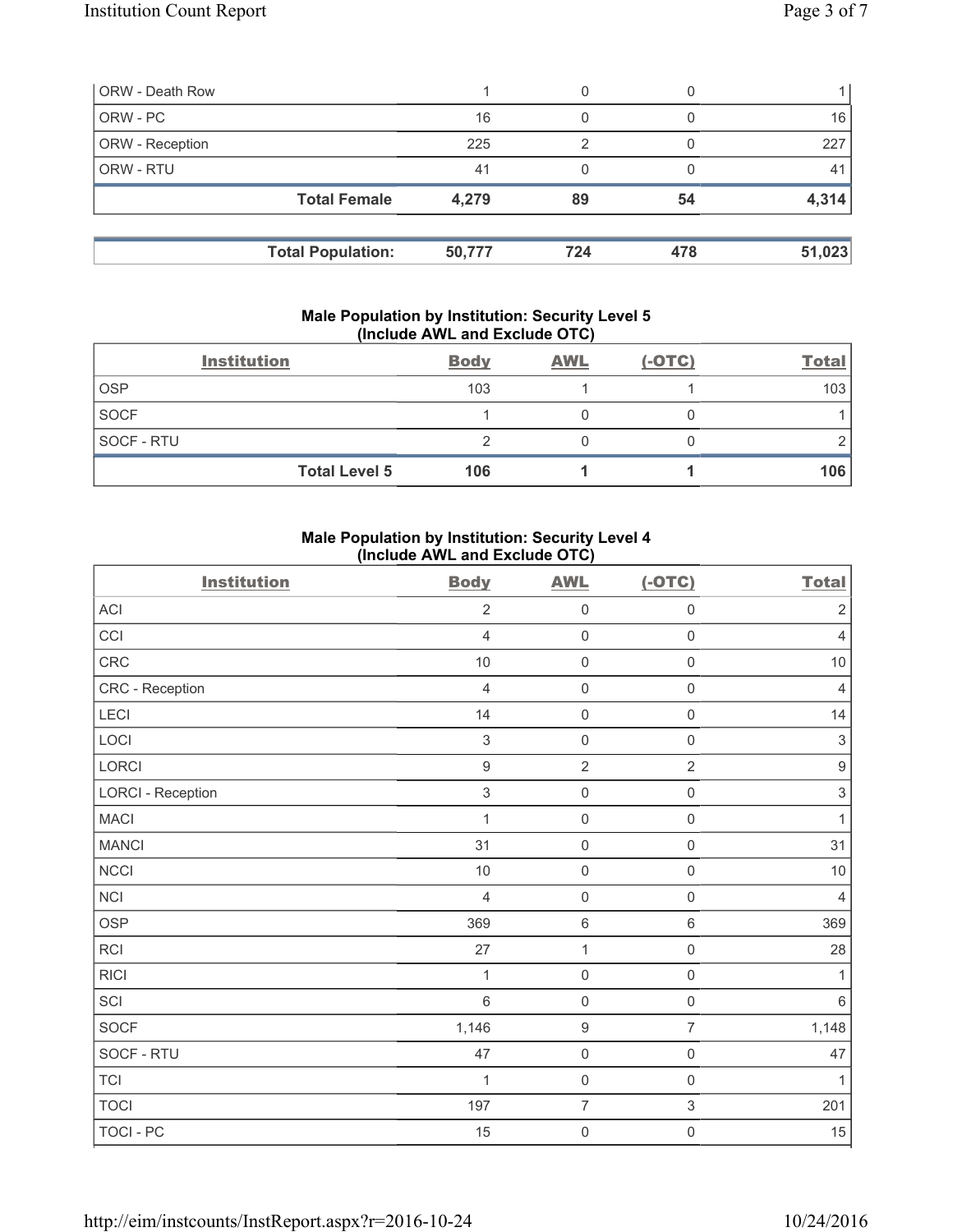| <b>WCI</b>           | 16    |    |    | 16    |
|----------------------|-------|----|----|-------|
| <b>WCI-RTU</b>       |       |    |    |       |
| <b>Total Level 4</b> | 1,924 | 26 | 19 | 1,931 |

# **Male Population by Institution: Security Level 3 (Include AWL and Exclude OTC)**

| <b>Institution</b>                | <b>Body</b>               | <b>AWL</b>          | $(-OTC)$            | <b>Total</b>              |
|-----------------------------------|---------------------------|---------------------|---------------------|---------------------------|
| <b>ACI</b>                        | 28                        | $\mathsf 0$         | $\mathsf 0$         | 28                        |
| <b>BECI</b>                       | 5                         | $\mathsf{O}\xspace$ | $\mathbf 0$         | $\sqrt{5}$                |
| CCI                               | 12                        | $\mathbf 0$         | $\mathbf 0$         | 12                        |
| CRC                               | 91                        | 12                  | 11                  | 92                        |
| CRC - Cadre                       | 172                       | $\mathsf{O}\xspace$ | $\mathsf 0$         | 172                       |
| CRC - Reception                   | 674                       | 20                  | 13                  | 681                       |
| CRC - RTU                         | 41                        | $\mathsf{O}\xspace$ | $\mathsf 0$         | 41                        |
| CRC - Youth                       | $\sqrt{2}$                | $\mathsf{O}\xspace$ | $\mathsf{O}\xspace$ | $\overline{2}$            |
| <b>FMC</b>                        | 6                         | $\mathsf{O}\xspace$ | $\mathsf 0$         | $\,6\,$                   |
| FMC - Intensive Care - Male (CMC) | $\overline{2}$            | $\mathsf{O}\xspace$ | $\mathsf 0$         | $\sqrt{2}$                |
| GCI                               | $\ensuremath{\mathsf{3}}$ | $\mathsf 0$         | $\mathsf 0$         | $\,$ 3 $\,$               |
| <b>LAECI</b>                      | $\overline{2}$            | $\mathsf{O}\xspace$ | $\mathsf 0$         | $\sqrt{2}$                |
| <b>LECI</b>                       | 1,946                     | $\overline{7}$      | $\,6\,$             | 1,947                     |
| LOCI                              | 14                        | $\mathbf 0$         | $\mathbf 0$         | 14                        |
| <b>LORCI</b>                      | 94                        | 42                  | 35                  | 101                       |
| LORCI - Cadre                     | 107                       | $\mathsf{O}\xspace$ | $\mathsf 0$         | 107                       |
| <b>LORCI - Reception</b>          | 877                       | $\mathbf{1}$        | $\mathbf{1}$        | 877                       |
| <b>MACI</b>                       | 936                       | 8                   | $\overline{7}$      | 937                       |
| <b>MANCI</b>                      | 2,142                     | 27                  | 25                  | 2,144                     |
| MCI                               | $\sqrt{3}$                | $\mathsf{O}\xspace$ | $\mathsf 0$         | $\ensuremath{\mathsf{3}}$ |
| <b>NCCI</b>                       | $\overline{4}$            | $\mathbf 1$         | $\mathbf{1}$        | $\overline{4}$            |
| <b>NCI</b>                        | $\overline{2}$            | $\mathsf{O}\xspace$ | $\mathsf 0$         | $\sqrt{2}$                |
| PCI                               | 42                        | $\mathbf 1$         | $\mathbf 0$         | 43                        |
| RCI                               | 1,843                     | 31                  | 24                  | 1,850                     |
| <b>RICI</b>                       | 10                        | $\mathbf 0$         | $\mathsf 0$         | $10$                      |
| $\ensuremath{\mathsf{SCI}}$       | $\overline{7}$            | $\mathbf 0$         | $\mathbf{0}$        | $\overline{7}$            |
| <b>SOCF</b>                       | 14                        | $\mathsf 0$         | $\mathsf{O}\xspace$ | 14                        |
| SOCF - RTU                        | $\overline{4}$            | $\mathsf 0$         | $\mathsf 0$         | $\overline{4}$            |
| <b>TCI</b>                        | 1,034                     | 13                  | $\,8\,$             | 1,039                     |
| TCI - Camp                        | $\overline{2}$            | $\mathsf{O}\xspace$ | $\mathsf 0$         | $\overline{2}$            |
| <b>TOCI</b>                       | 752                       | $\boldsymbol{7}$    | $\,6\,$             | 753                       |
| <b>TOCI - PC</b>                  | 81                        | $\mathsf{O}\xspace$ | $\mathsf 0$         | 81                        |
| <b>WCI</b>                        | 1,065                     | 11                  | 10                  | 1,066                     |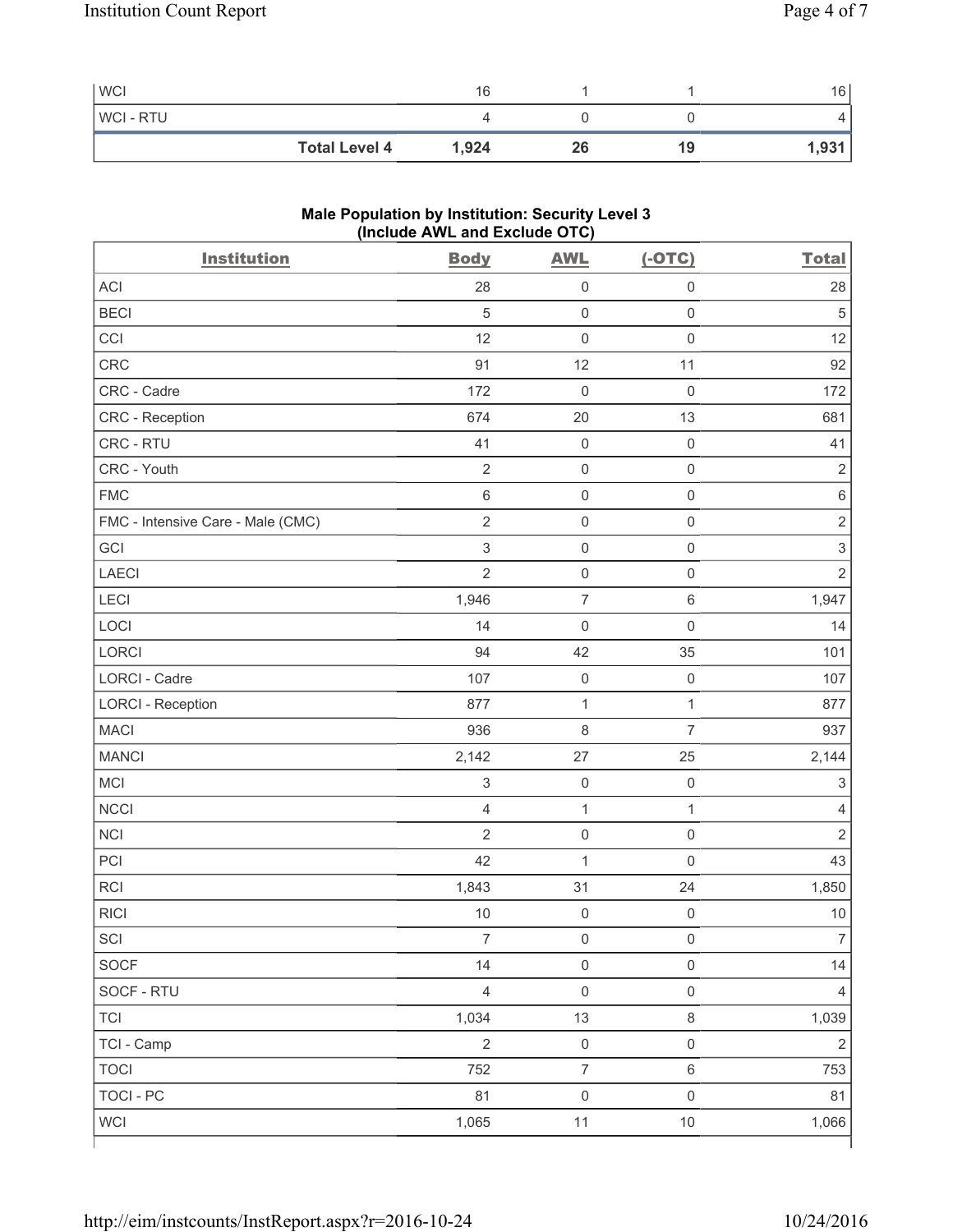| WCI - RTU |                      | oη<br>○∠ |     |     | o o<br>o∠ |
|-----------|----------------------|----------|-----|-----|-----------|
|           | <b>Total Level 3</b> | 12,099   | '81 | 147 | 12,133    |

| <b>Institution</b>                | <b>Body</b>               | <b>AWL</b>          | $(-OTC)$                  | <b>Total</b>              |
|-----------------------------------|---------------------------|---------------------|---------------------------|---------------------------|
| ACI                               | 722                       | 5                   | 5                         | 722                       |
| ACI-PC                            | 93                        | $\mathsf 0$         | $\mathsf 0$               | 93                        |
| <b>ACI - RTU</b>                  | 69                        | $\mathsf{O}\xspace$ | $\mathsf{O}\xspace$       | 69                        |
| <b>BECI</b>                       | 1,415                     | 23                  | 15                        | 1,423                     |
| CCI                               | 1,816                     | 20                  | 10                        | 1,826                     |
| <b>CRC</b>                        | 163                       | $\overline{4}$      | $\ensuremath{\mathsf{3}}$ | 164                       |
| CRC - Cadre                       | 60                        | $\mathsf{O}\xspace$ | $\mathsf 0$               | 60                        |
| CRC - Reception                   | 231                       | $\boldsymbol{7}$    | $\,6$                     | 232                       |
| CRC - RTU                         | 1                         | $\mathsf{O}\xspace$ | $\mathsf 0$               | 1                         |
| <b>FMC</b>                        | $\,8\,$                   | $\mathsf{O}\xspace$ | $\mathsf 0$               | $\,8\,$                   |
| FMC - Intensive Care - Male (CMC) | 17                        | $\mathsf{O}\xspace$ | $\mathsf 0$               | 17                        |
| GCI                               | 666                       | $\,8\,$             | 4                         | 670                       |
| <b>GCI-RTU</b>                    | 16                        | $\mathsf{O}\xspace$ | $\mathsf{O}\xspace$       | 16                        |
| <b>LAECI</b>                      | 1,132                     | 20                  | 17                        | 1,135                     |
| LECI                              | 115                       | $\mathbf 0$         | $\mathsf{O}\xspace$       | 115                       |
| LOCI                              | 1,260                     | 14                  | 14                        | 1,260                     |
| LORCI                             | 107                       | 28                  | 26                        | 109                       |
| LORCI - Cadre                     | 45                        | $\mathsf{O}\xspace$ | $\mathsf 0$               | 45                        |
| <b>LORCI - Reception</b>          | 256                       | $\mathsf{O}\xspace$ | $\mathsf 0$               | 256                       |
| <b>MACI</b>                       | 62                        | $\mathbf{1}$        | 1                         | 62                        |
| <b>MANCI</b>                      | 48                        | $\,$ 3 $\,$         | 3                         | 48                        |
| <b>MCI</b>                        | 1,532                     | 23                  | 12                        | 1,543                     |
| MCI - Camp                        | 1                         | $\mathsf 0$         | $\mathsf 0$               |                           |
| <b>NCCI</b>                       | 1,508                     | 14                  | $\mathsf g$               | 1,513                     |
| NCCI - Camp                       | 18                        | $\mathsf{O}\xspace$ | $\mathsf 0$               | $18$                      |
| <b>NCI</b>                        | 1,663                     | 29                  | 22                        | 1,670                     |
| PCI                               | 695                       | 11                  | 5                         | 701                       |
| <b>RCI</b>                        | 278                       | $\mathbf 1$         | $\mathbf{1}$              | 278                       |
| <b>RICI</b>                       | 1,565                     | 33                  | 17                        | 1,581                     |
| SCI                               | 859                       | $10$                | $\,8\,$                   | 861                       |
| <b>TCI</b>                        | 24                        | $\mathsf{O}\xspace$ | $\mathsf 0$               | 24                        |
| <b>TOCI</b>                       | 27                        | $\mathsf{O}\xspace$ | $\mathsf{O}\xspace$       | 27                        |
| <b>WCI</b>                        | 76                        | $\mathsf{O}\xspace$ | $\mathsf{O}\xspace$       | 76                        |
| WCI - RTU                         | $\ensuremath{\mathsf{3}}$ | $\mathsf{O}\xspace$ | $\mathsf{O}\xspace$       | $\ensuremath{\mathsf{3}}$ |

## **Male Population by Institution: Security Level 2 (Include AWL and Exclude OTC)**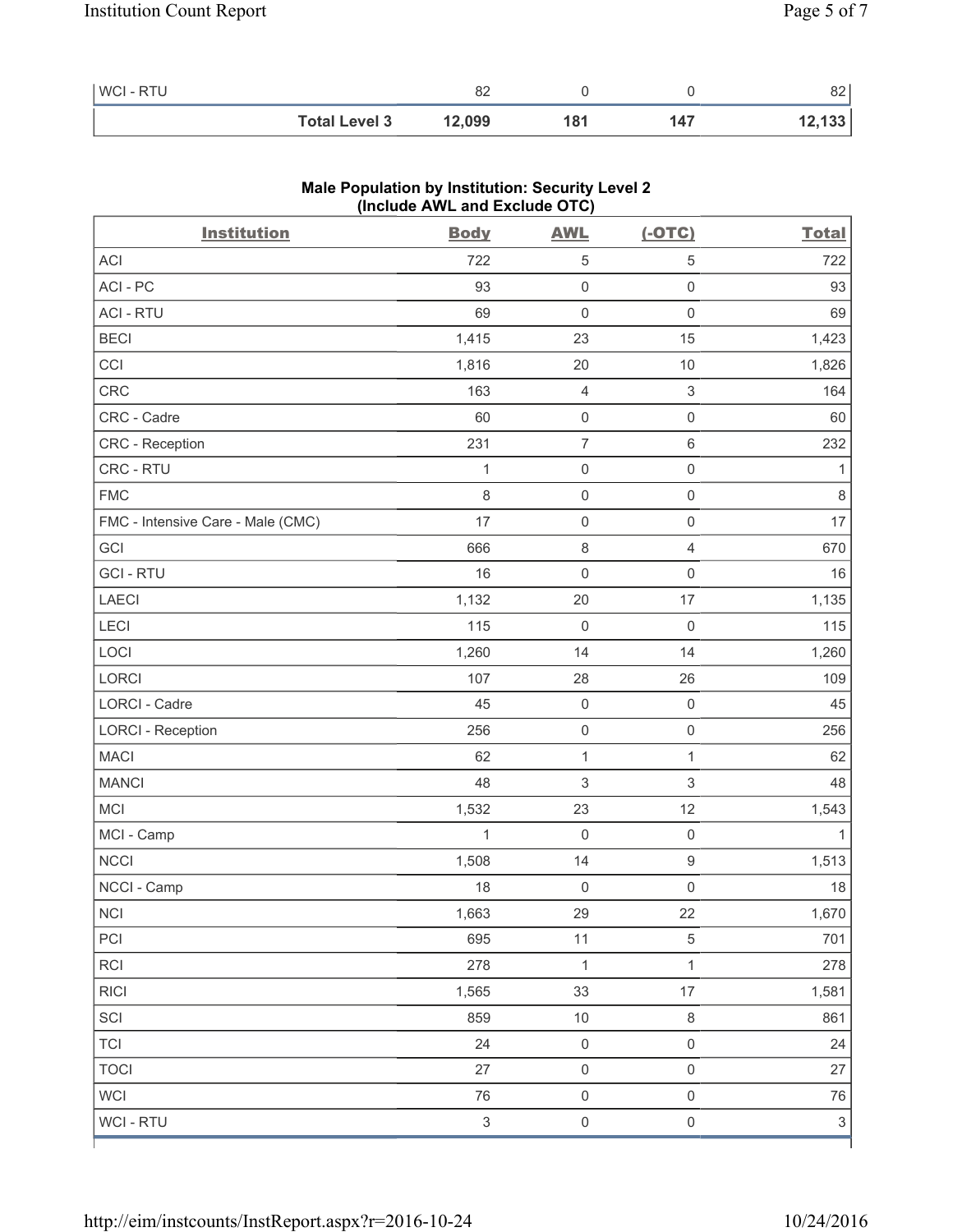| <b>Total Level 2</b> | 16,551 | 254 | 178 | 16,627 |
|----------------------|--------|-----|-----|--------|
|----------------------|--------|-----|-----|--------|

| <b>Institution</b>                | <b>Body</b>    | <b>AWL</b>                | $(-OTC)$            | <b>Total</b> |
|-----------------------------------|----------------|---------------------------|---------------------|--------------|
| <b>ACI</b>                        | 677            | 1                         | 1                   | 677          |
| ACI-PC                            | $\mathbf{1}$   | $\mathsf{O}\xspace$       | $\mathsf 0$         | 1            |
| <b>ACI - RTU</b>                  | 30             | $\mathbf{1}$              | $\mathbf{1}$        | 30           |
| <b>BECI</b>                       | 793            | 14                        | 3                   | 804          |
| <b>BECI - Camp</b>                | 487            | $\mathsf{O}\xspace$       | $\mathsf{O}\xspace$ | 487          |
| CCI                               | 752            | $\,8\,$                   | $\overline{7}$      | 753          |
| CRC                               | 114            | $\ensuremath{\mathsf{3}}$ | $\overline{2}$      | 115          |
| CRC - Reception                   | 131            | $\mathsf 3$               | $\overline{2}$      | 132          |
| <b>FMC</b>                        | 456            | 5                         | $\overline{2}$      | 459          |
| FMC - Intensive Care - Male (CMC) | 21             | $\mathsf{O}\xspace$       | $\mathsf{O}\xspace$ | 21           |
| GCI                               | 509            | 13                        | 5                   | 517          |
| GCI - Camp                        | 760            | $\mathsf{O}\xspace$       | $\mathsf{O}\xspace$ | 760          |
| <b>GCI-RTU</b>                    | 10             | $\mathsf{O}\xspace$       | $\mathsf{O}\xspace$ | 10           |
| <b>LAECI</b>                      | 638            | $\,6\,$                   | 4                   | 640          |
| LECI                              | 12             | $\overline{2}$            | $\mathbf{1}$        | 13           |
| LECI - Camp                       | 187            | $\mathsf{O}\xspace$       | 0                   | 187          |
| LOCI                              | 986            | $\,6\,$                   | 4                   | 988          |
| <b>LORCI</b>                      | 55             | $\sqrt{5}$                | $\,$ 3 $\,$         | 57           |
| <b>LORCI - Cadre</b>              | 10             | $\mathsf{O}\xspace$       | $\mathsf 0$         | 10           |
| <b>LORCI - Reception</b>          | 106            | $\mathsf{O}\xspace$       | $\mathsf 0$         | 106          |
| MACI - Minimum                    | 1,286          | $\,6\,$                   | $\sqrt{2}$          | 1,290        |
| <b>MANCI</b>                      | 27             | $\,8\,$                   | $\,$ 5 $\,$         | 30           |
| MANCI - Camp                      | 415            | $\mathsf{O}\xspace$       | $\mathsf 0$         | 415          |
| MCI                               | 501            | 10                        | 3                   | 508          |
| MCI - Camp                        | 336            | $\mathsf{O}\xspace$       | $\mathsf 0$         | 336          |
| <b>NCCI</b>                       | 901            | 11                        | 7                   | 905          |
| NCCI - Camp                       | 451            | $\mathsf{O}\xspace$       | $\mathsf{O}\xspace$ | 451          |
| <b>NCI</b>                        | 776            | $\boldsymbol{9}$          | $\overline{4}$      | 781          |
| <b>OSP</b>                        | $\overline{4}$ | $\sqrt{2}$                | $\mathbf{1}$        | $\sqrt{5}$   |
| OSP - Camp                        | 122            | $\ensuremath{\mathsf{3}}$ | $\mathbf{1}$        | 124          |
| PCI                               | 1,339          | 19                        | 6                   | 1,352        |
| <b>RICI</b>                       | 1,039          | 14                        | 6                   | 1,047        |
| SCI                               | 1,146          | 15                        | $\overline{4}$      | 1,157        |
| <b>TCI</b>                        | 48             | $\overline{7}$            | $\overline{4}$      | 51           |
| TCI - Camp                        | 443            | $\mathsf{O}\xspace$       | $\mathsf{O}\xspace$ | 443          |

## **Male Population by Institution: Security Level 1 (Include AWL and Exclude OTC)**